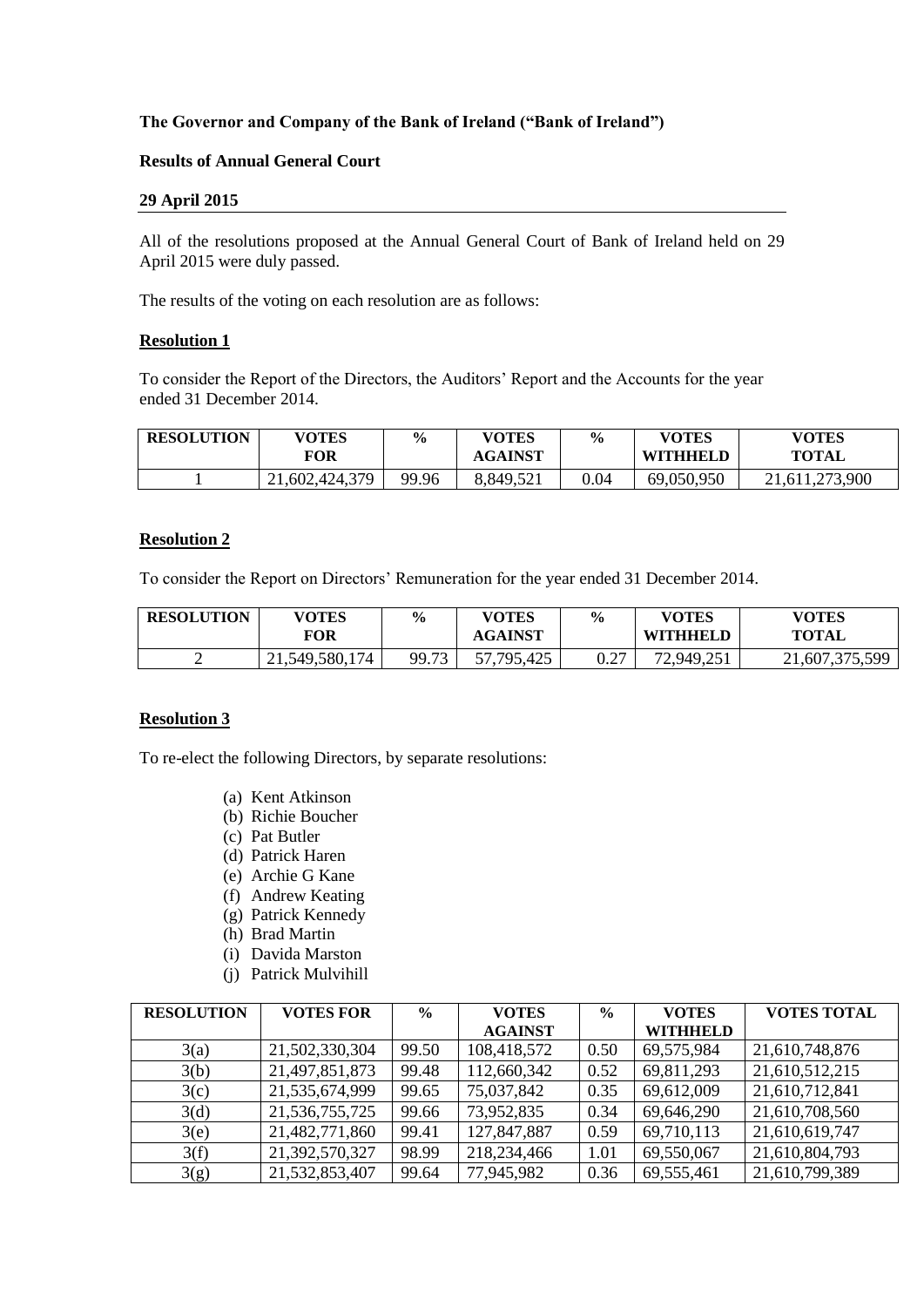| 3(h) | 20,958,325,645 | 98.62 | 293, 293, 748 | 1.38 | 428,735,447 | 21,251,619,393 |
|------|----------------|-------|---------------|------|-------------|----------------|
| 3(i) | 21,536,161,820 | 99.66 | 74,536,070    | 0.34 | 69,644,113  | 21,610,697,890 |
| 3(j) | 21,537,031,012 | 99.66 | 73,668,215    | 0.34 | 69,636,646  | 21,610,699,227 |

# **Resolution 4**

To authorise the Directors to fix the remuneration of the Auditors.

| <b>RESOLUTION</b> | <b>VOTES</b><br>FOR | $\frac{6}{9}$ | <b>VOTES</b><br><b>AGAINST</b> | $\frac{6}{9}$ | VOTES<br><b>WITHHELD</b> | <b>VOTES</b><br><b>TOTAL</b> |
|-------------------|---------------------|---------------|--------------------------------|---------------|--------------------------|------------------------------|
|                   | 21,470,823,989      | 99.35         | 140,267,391                    | 0.65          | 69,165,587               | 21,611,091,380               |

## **Resolution 5**

To determine the re-issue price range for Treasury Stock.

| <b>RESOLUTION</b> | <b>VOTES</b><br>FOR | $\frac{6}{9}$ | <b>VOTES</b><br><b>AGAINST</b> | $\frac{0}{0}$ | <b>VOTES</b><br><b>WITHHELD</b> | <b>VOTES</b><br><b>TOTAL</b> |
|-------------------|---------------------|---------------|--------------------------------|---------------|---------------------------------|------------------------------|
|                   | 21,495,148,228      | 99.57         | 92,103,649                     | 0.43          | 93,102,983                      | 21,587,251,877               |

### **Resolution 6**

To authorise the Directors to issue stock.

| <b>RESOLUTION</b> | <b>VOTES</b><br>FOR | $\frac{6}{9}$ | <b>VOTES</b><br><b>AGAINST</b> | $\frac{6}{9}$ | <b>VOTES</b><br><b>WITHHELD</b> | VOTES<br><b>TOTAL</b> |
|-------------------|---------------------|---------------|--------------------------------|---------------|---------------------------------|-----------------------|
|                   | 21,534,417,873      | 99.76         | 52,745,876                     | 0.24          | 93,178,254                      | 21,587,163,749        |

# **Resolution 7**

To renew the Directors' authority to issue Ordinary Stock on a non-pre-emptive basis for cash.

| <b>RESOLUTION</b> | <b>VOTES</b><br><b>FOR</b> | $\frac{6}{6}$ | <b>VOTES</b><br><b>AGAINST</b> | $\frac{0}{0}$ | <b>VOTES</b><br><b>WITHHELD</b> | <b>VOTES</b><br><b>TOTAL</b> |
|-------------------|----------------------------|---------------|--------------------------------|---------------|---------------------------------|------------------------------|
|                   | 21,528,767,276             | 99.73         | 178<br>58,505,1                | ∩ ∩¬<br>V.Z   | 93,082,406                      | 21,587,272,454               |

# **Resolution 8**

To authorise the Directors to issue contingent equity conversion notes, and Ordinary Stock on the conversion of such notes.

| <b>RESOLUTION</b> | <b>VOTES</b><br><b>TOR</b> | $\frac{6}{6}$ | <b>VOTES</b><br><b>AGAINST</b> | $\frac{6}{6}$ | <b>VOTES</b><br>WITHHELL | <b>VOTES</b><br><b>TOTAL</b> |
|-------------------|----------------------------|---------------|--------------------------------|---------------|--------------------------|------------------------------|
|                   | 21,527,833,866             | 99.73         | 59,127<br>.467                 | ∩ ∩¬<br>U.∠ I | 93,370,170<br>03.        | 21,586,961,333               |